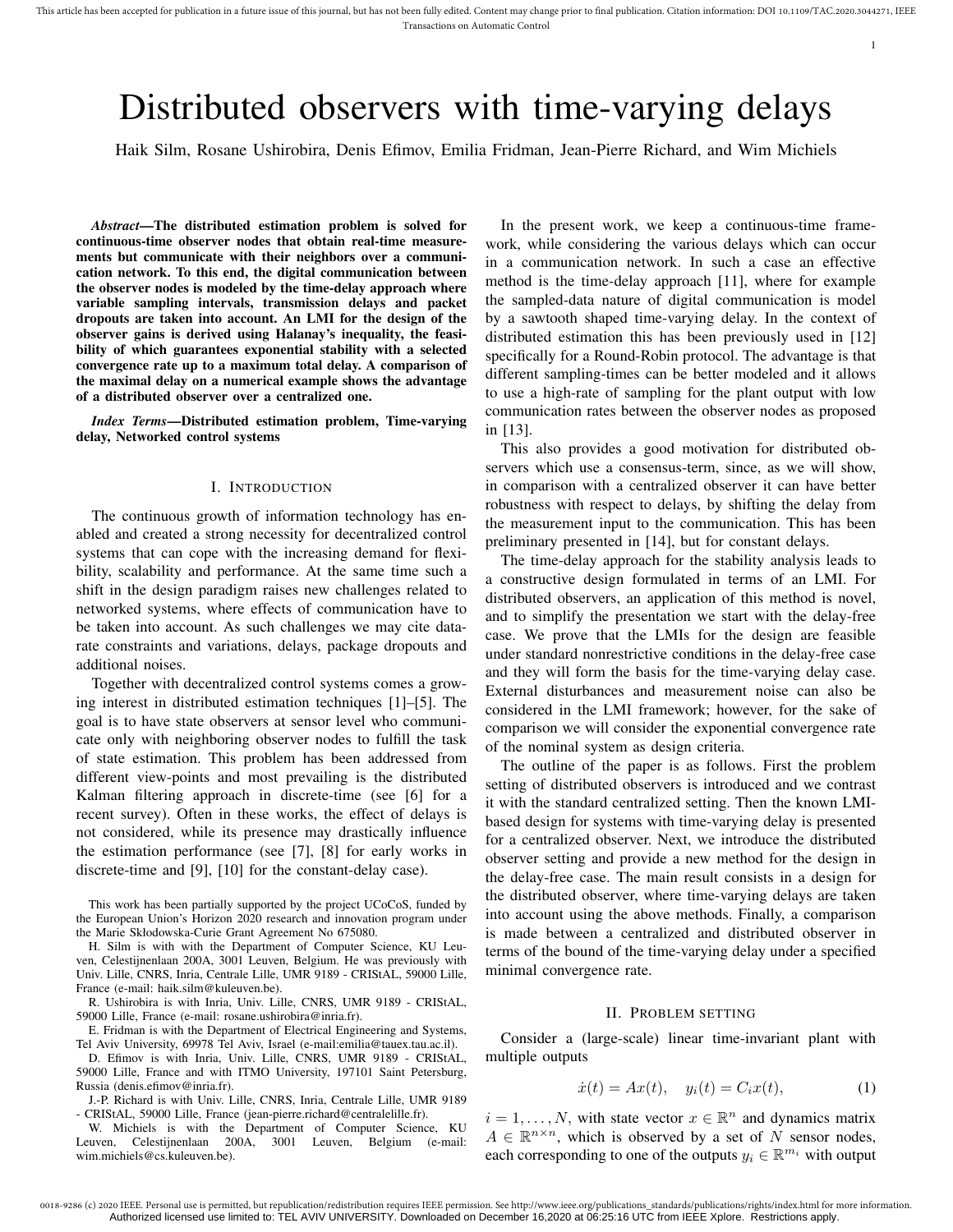matrix  $C_i \in \mathbb{R}^{m_i \times n}$ . The goal is to reconstruct the full state of the plant at sensor level from the measurements, under the constraint that this is only possible using all the outputs, i.e. only the pair  $(A, \text{col}\{C_i\}_{i=1}^N)$  is observable but any subset of the outputs is not. In this paper  $col{C_i}_{i=1}^N \in \mathbb{R}^{m \times n}$ , where  $m = \sum_{i=1}^{N} m_i$ , denotes a block column matrix formed of the sequence of matrices  $C_1, \ldots, C_N$ , and correspondingly row ${B_i}_{i=1}^N$  denotes a block row matrix and  $\text{diag}\{A_{i}\}_{i=1}^N$  a block diagonal matrix (occasionally abbreviated with  $\overline{A}$ ).

## *A. Observer concepts*

In the centralized setting all the measurements from the sensors are gathered at a central entity and the reconstructed state estimate  $\tilde{x}$  is transmitted back, see Fig. 1a. In the distributed case, each sensor will act directly as an observer node with a local state estimate  $\tilde{x}_i, i = 1, \ldots, N$ . Since it is not possible to reconstruct the state from a single output  $y_i$  alone, the observer nodes have to exchange information with the other nodes. A straightforward approach would be to implement each sensor node as a centralized observer and to distribute the individual measurements between each of them, however this would require all-to-all communication because all outputs are necessary to reconstruct the state. Instead, as we will present in Section III-B, the observers nodes will only exchange their local state estimates over a communication graph which depends on the spatial distribution of the sensors or other considerations, see Fig. 1b.

A first comparison of both concepts shows as an advantage for the distributed setting that the communication is only local, while the transmission of the measurements to the centralized observer and the return of the state estimate is possibly impacted by large delays.

#### *B. Features of communication*

We pose ourselves now the question, whether the relative performance of the two structures may additionally differ due to what is communicated. Assuming that the estimation algorithms are implemented on fast processors (compared to the plant's dynamics), the dynamics of the observers can be described as continuous-time systems. At the same time, communication resources in sensor networks are typically limited, so significant delays and data rate constraints are inevitable. Note that we do not account for delays from the plant output to the nodes (either the sensor nodes are placed close to the corresponding plant output or there is no difference in the effect for both observer structures.)

We assume that all the sensor nodes and observers have synchronized clocks and know the delay (e.g., using a network time protocol and including time-stamps in the transmission). Between a transmission interval the continuous centralized observer or the observer nodes will make the incoming information continuous by holding their last sample. This corresponds to a time-varying delay with a sawtooth like shape in the signal. The resulting aberration puts a limit on the maximum transmission interval and delay, which in this work we compare for both structures on a numerical example by looking at the maximum  $\bar{\tau}$  of the time-varying delay. Note



2

(b) Distributed

Fig. 1: Examples of the two observer structures for  $N = 3$ .

that using a time-varying delay, we can also model other network induced effects (computation delay, communication delay, synchronization of data streams, etc.)

## *C. Performance measure*

As it is the case for the delay-margin [14], it might be not enough to optimize and compare the design only with respect to a maximal delay, since the resulting performance can be quiet different in terms of convergence rate. Therefore, we will additionally require the same minimal exponential convergence rate. In the following we denote by  $x_t$  the function  $x(t)$  on the interval  $[t - \overline{\tau}, t]$ , by  $C_{[-\overline{\tau}, 0]}$  the class of such a continuous functions and by  $W_{[-\bar{\tau},0]}$  a subclass of functions having a square integrable derivative with respect to time.

**Definition 1.** A system  $\dot{x}(t) = f(x_t)$  is said to be exponen*tially stable with a convergence rate*  $\alpha > 0$ *, if for any initial condition*  $x_0 \in W_{[-\bar{\tau},0]}$  *the solution satisfies* 

$$
|x(t)| \le c e^{-\alpha t} ||x_0||_W
$$

*with a constant*  $c \geq 1$ *, where*  $||x_t||_W = \max_{t \in [t-\overline{\tau},t]} |x(t)| +$  $\sqrt{\int_{t-\overline{\tau}}^t |\dot{x}(s)|^2 ds}.$ 

To establish exponential convergence rate we will use in the centralized case and in the distributed undelayed case a form of the comparison lemma [15]. For the distributed observer with time-varying delays we will use Halanay's inequality ([16, p. 138], [17, p. 378]):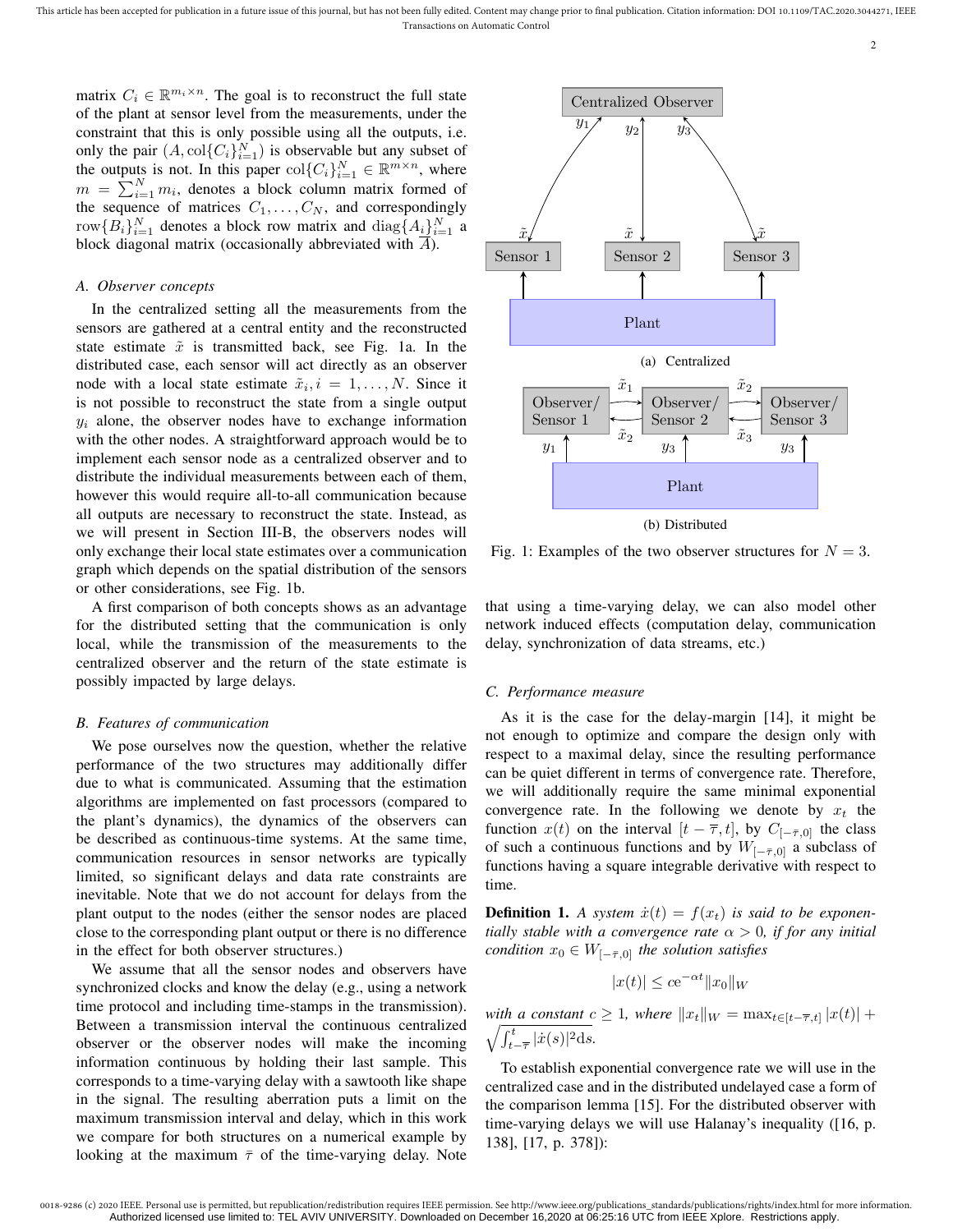**Lemma 1.** Let  $V : [-\overline{\tau}, \infty] \rightarrow \mathbb{R}_+$  be a bounded function *on*  $[-\overline{\tau}, 0]$ *, absolutely continuous on*  $[0, \infty)$ *. If for some*  $0 <$  $\delta_1 < \delta_0$ , the inequality

$$
\dot{V}(t) + 2\delta_0 V(t) - 2\delta_1 \sup_{-\overline{\tau} \le \theta \le 0} V(t + \theta) \le 0
$$

*holds for all*  $t \geq 0$ *, then* 

$$
V(t) \le e^{-2\delta t} \sup_{-\overline{\tau} \le \theta \le 0} V(\theta)
$$

*where* δ *is the solution of*

$$
\delta - \delta_0 + \delta_1 \exp^{2\delta \overline{\tau}} = 0.
$$
 (2)

# III. OBSERVER DESIGN

In this section, we recall the observer design in the presence of time-varying delays in the centralized setting. Then the design of a distributed observer in the delay-free case is given. Together these results form the basis of the main development of this work: a distributed observer design for time-varying delays. A comparison of the centralized and distributed observers is carried out with simulations using a sawtooth shaped delay in the next section.

# *A. Centralized observer*

For the sake of convenience we will assume that the communication rates and transmission delays from the sensor nodes to the centralized observer are identical so that the individual measurement outputs of the  $N$  sensors can be combined to  $y = \begin{bmatrix} y_1^{\mathsf{T}} & \dots & y_N^{\mathsf{T}} \end{bmatrix}^{\mathsf{T}} = Cx$ , where  $C = \text{col}\{C_i\}_{i=1}^N$ . For  $k \in \mathbb{N}$ , let  $t_k$  denote the time instances when the observer receives an update from the sensors and  $\eta_k$  the transmission delays. The observer is then implemented as a Luenberger observer, where the output-injection term is kept constant during a transmission interval and the delay is accounted for

$$
\dot{\tilde{x}}(t) = A\tilde{x}(t) - L\left(C\tilde{x}(t_k - \eta_k) - y(t_k - \eta_k)\right),
$$

 $t_k \leq t < t_{k+1}$ , where  $\tilde{x} \in \mathbb{R}^n$  is the estimate of the state x and L is the observer gain to be designed. The error  $e(t) =$  $\tilde{x}(t) - x(t)$  leads to the dynamics

$$
\dot{e}(t) = Ae(t) - LCe(t_k - \eta_k), \quad t_k \le t < t_{k+1},
$$

which equivalently can be rewritten as

$$
\dot{e}(t) = Ae(t) - LCe(t - \tau(t))\tag{3}
$$

with a piecewise linear time-varying delay  $\tau(t)$ , where  $\dot{\tau}(t)$  = 1 and its maximum is denoted as  $\overline{\tau} = \max_k \{t_{k+1} - t_k + \eta_k\}$ , the maximum of the sum of the transmission interval and delay.

To obtain a sufficient upper bound of  $\bar{\tau}$  for a given convergence speed, an LMI is derived below to select a gain L that guarantees exponential stability of the error system for the highest possible  $\overline{\tau}$ .

Following [16], we take as a Lyapunov-Krasovskii functional for systems with fast-varying delays and exponential convergence

$$
V(t, e_t, \dot{e}_t) = e^{\mathsf{T}}(t)Pe(t) + \int_{t-\overline{\tau}}^t e^{-2\alpha(t-s)} e^{\mathsf{T}}(s)Se(s)ds
$$

$$
+ \overline{\tau} \int_{t-\overline{\tau}}^t e^{-2\alpha(t-s)} (\overline{\tau} + s - t)\dot{e}^{\mathsf{T}}(s)Re(s)ds \quad (4)
$$

where  $P > 0$ ,  $R > 0$  and  $S > 0$ . It can be shown that there exist constants  $\overline{k} > 0$  and  $\underline{k} > 0$  so that  $\underline{k}|e(t)|^2 \le$  $V(t, e_t, \dot{e}_t) \leq \overline{k} ||e_t||_W^2$  for all  $t \geq 0$  and  $e_t \in W_{[-\overline{\tau}, 0]}$ . Taking the derivative and using the Leibniz integral rule lead to

$$
\dot{V} + 2\alpha V = 2\dot{e}^{T}(t)Pe(t) + e^{T}(t)(2\alpha P + S)e(t)
$$

$$
- e^{-2\alpha \overline{\tau}}e^{T}(t - \overline{\tau})Se(t - \overline{\tau})
$$

$$
+ \overline{\tau}^{2}\dot{e}^{T}(t)R\dot{e}(t) - \overline{\tau}\int_{t - \overline{\tau}}^{t} e^{-2\alpha(t - s)}\dot{e}^{T}(s)R\dot{e}(s)ds \quad (5)
$$

and after using  $e^{-2\alpha(t-s)} \ge e^{-2\alpha \overline{\tau}}$  for  $s \in [t - \overline{\tau}, t]$  the following lemma is applied for the remaining integral:

Lemma 2 ([16], [18]). *Under assumption of*

$$
\begin{bmatrix} R & S_{12} \\ * & R \end{bmatrix} \ge 0 \tag{6}
$$

*for some*  $S_{12}$  *the following inequality holds:* 

$$
- \overline{\tau} \int_{t-\overline{\tau}}^{t} \dot{e}^{T}(s) R \dot{e}(s) ds
$$
  
\n
$$
\leq \begin{bmatrix} e(t) \\ e(t-\overline{\tau}) \\ e(t-\tau(t)) \end{bmatrix}^{\top} \begin{bmatrix} -R & S_{12} & R-S_{12} \\ * & -R & R-S_{12} \\ * & * & -R+S_{12}+S_{12}^{\top} \end{bmatrix} \begin{bmatrix} e(t) \\ e(t-\overline{\tau}) \\ e(t-\tau(t)) \end{bmatrix}.
$$

In line with the descriptor method [16] the system dynamics is incorporated by adding

$$
(P_2e(t) + P_3\dot{e}(t))^{\mathsf{T}} (Ae(t) - LCe(t - \tau(t)) - \dot{e}(t)) = 0
$$

to (5), where  $P_2$  and  $P_3$  are auxiliary matrices. Together with comparison lemma this leads to an estimate

$$
\dot{V} + 2\alpha V \le \eta^{\mathsf{T}}(t)\Phi\eta(t) \tag{7}
$$

where  $\eta(t) = \text{col}\lbrace e(t), \dot{e}(t), e(t-\overline{\tau}), e(t-\tau(t))\rbrace$ ,  $\Phi =$ 

$$
\begin{bmatrix} \Phi_{11} & P-P_2^{\mathsf{T}}+A^{\mathsf{T}}P_3 & e^{-2\alpha\overline{\tau}}S_{12} & -P_2^{\mathsf{T}}LC + e^{-2\alpha\overline{\tau}}(R-S_{12}) \\ * & -P_3-P_3^{\mathsf{T}}+\overline{\tau}^2R & 0 & -P_3^{\mathsf{T}}LC \\ * & * & -e^{-2\alpha\overline{\tau}}(S+R) & e^{-2\alpha\overline{\tau}}(R-S_{12}) \\ * & * & * \end{bmatrix},
$$
  
\n
$$
e^{-2\alpha\overline{\tau}}(-2R+S_{12}+S_{12}^{\mathsf{T}})
$$

 $\Phi_{11} = A^{\mathsf{T}} P_2 + P_2^{\mathsf{T}} A + 2\alpha P_1 + S_2 - e^{-2\alpha \overline{\tau}} R$ , for which the feasibility of the LMI  $\Phi \leq 0$  implies exponential stability, since

$$
\underline{k}|e(t)|^2 \le V(t, e_t, \dot{e}_t) \le e^{-2\alpha t} V(0, e_0, \dot{e}_0) \le \overline{k} ||e_0||_W^2,
$$

where  $\underline{k} = \lambda_{\min}(P)$  is the minimal eigenvalue of the matrix P. Then to design the gain L, we make the substitution  $P_3 = \epsilon P_2$ with some  $\epsilon > 0$  and  $Y = P_2^{\mathsf{T}} L$  to obtain the following result:

**Proposition 1.** *Given*  $\overline{\tau} > 0$ ,  $\alpha > 0$  *and a tuning variable*  $\epsilon > 0$ , let there exist matrices  $P > 0$ ,  $S > 0$ ,  $R > 0$ ,  $P_2$ ,  $Y$ ,  $S_{12}$ *that satisfy* (6) *and the LMI*  $\Phi \leq 0$  *with*  $\Phi =$ 

$$
\begin{bmatrix}\n\Phi_{11} & P - P_2^{\mathsf{T}} + \epsilon A^{\mathsf{T}} P_2 & e^{-2\alpha \overline{\tau}} S_{12} & -Y C + e^{-2\alpha \overline{\tau}} (R - S_{12}) \\
* & -\epsilon (P_2 + P_2^{\mathsf{T}}) + \overline{\tau}^2 R & 0 & -\epsilon Y C \\
* & * & -e^{-2\alpha \overline{\tau}} (S + R) & e^{-2\alpha \overline{\tau}} (R - S_{12}) \\
* & * & * & e^{-2\alpha \overline{\tau}} (-2R + S_{12} + S_{12}^{\mathsf{T}})\n\end{bmatrix}
$$

,

*then the error of the observer* (3) *for the system* (1) *with gain*  $L = (P_2^{\mathsf{T}})^{-1}Y$  is guaranteed to converge exponentially with *the rate*  $\alpha$  *for any delay*  $0 < \tau(t) < \overline{\tau}$ *.* 

Since the LMIs above provide a sufficient condition, the convergence rate might be preserved also for larger delays.

<sup>0018-9286 (</sup>c) 2020 IEEE. Personal use is permitted, but republication/redistribution requires IEEE permission. See http://www.ieee.org/publications\_standards/publications/rights/index.html for more information Authorized licensed use limited to: TEL AVIV UNIVERSITY. Downloaded on December 16,2020 at 06:25:16 UTC from IEEE Xplore. Restrictions apply.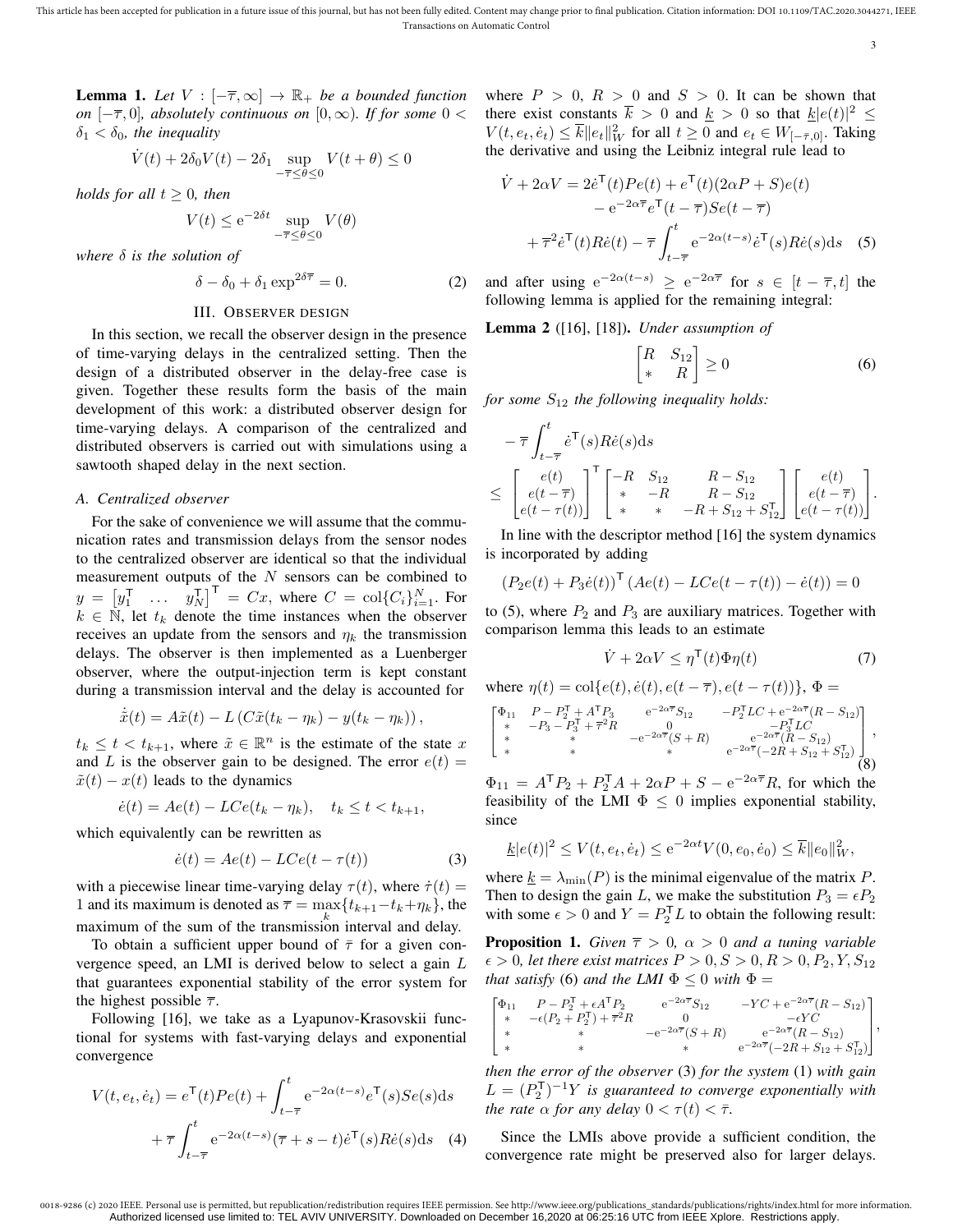Moreover, to obtain less conservative estimates, the LMI for analysis (8) can be used a posteriori (i.e. designing the observer by the theorem, then fixing the gains and determining guaranteed lower bound by the analysis LMIs).

Remark 1. *In the case of different communication rates of the sensors, the error system is*  $\ddot{e}(t) = Ae(t) - \sum_{i=1}^{N} L_i C_i e(t)$  $\tau_i(t)$ ) *with different*  $\tau_i(t)$  *and*  $\overline{\tau}_i$  *and* we would use additional *integral terms in* (4) *for each sensor. Such a modification is omitted for brevity of presentation.*

# *B. Distributed observer: Delay-free case*

In the distributed setting, an observer node is implemented on each sensor. Since the pairs  $(A, C_i)$  are not observable, the measurement only does not suffice to reconstruct the state. Therefore, following [19], the output-injection is complemented by a consensus-term to use the information provided by the other nodes in a distributed fashion. We denote by  $N_i$ the set of nodes who provide their estimate to node  $i$  (e.g. for the example in Fig. 1b,  $\mathcal{N}_2 = \{1, 3\}$ . In this subsection we will assume that there is no sampling and no delay in the communication of the observers. The estimate at the ith observer node  $\tilde{x}_i$  is then obtained as

$$
\dot{\tilde{x}}_i(t) = A\tilde{x}_i(t) - L_i(C_i\tilde{x}_i(t) - y_i(t))
$$

$$
- \sum_{j \in \mathcal{N}_i} H_{i,j}(\tilde{x}_i(t) - \tilde{x}_j(t)), i = 1, \dots, N, \quad (9)
$$

where  $L_i$  are the local observer gains and  $H_{i,j}$  are the consensus gains with the neighboring nodes, which have to be designed.

With the observer error for each node  $e_i = \tilde{x}_i - x$  we are now interested in the stability of the coupled error systems

$$
\dot{e}_i(t) = Ae_i(t) - L_iC_i e_i(t) - \sum_{j \in \mathcal{N}_i} H_{i,j} (e_i(t) - e_j(t)). \tag{10}
$$

Looking at the combined error  $E = \begin{bmatrix} e_1^{\mathsf{T}} & \dots & e_N^{\mathsf{T}} \end{bmatrix}^{\mathsf{T}}$  this corresponds to the stability of the system

$$
\dot{E}(t) = \overline{A}E(t) - \overline{L}\overline{C}E(t) - \mathcal{H}E(t),\tag{11}
$$

where  $\overline{A} = I_N \otimes A$ ,  $\overline{C} = \text{diag}\{C_i\}_{i=1}^n$ ,  $\overline{L} = \text{diag}\{L_i\}_{i=1}^n$  and

$$
\mathcal{H} = \begin{bmatrix} \sum_{j \in \mathcal{N}_1} H_{1,j} & -H_{1,2} & \dots & -H_{1,N} \\ \cdot & \cdot & \cdot \\ -H_{N,1} & \dots & -H_{N,N-1} & \sum_{j \in \mathcal{N}_N} H_{N,j} \end{bmatrix}
$$

(here  $H_{i,j} = 0$  if  $j \notin \mathcal{N}_i$ ). The exponential stability with a convergence rate  $\alpha > 0$  of (11) can be analyzed by a quadratic Lyapunov function  $W = E^{T} \overline{P} E$  giving

$$
\overline{PA} + \overline{A}^T \overline{P} - \overline{PLC} - \overline{C}^T \overline{L}^T \overline{P} - \overline{P} \mathcal{H} - \mathcal{H}^T \overline{P} + \alpha \overline{P} < 0. \tag{12}
$$

To design the consensus gains  $H_{i,j}$  we have to assume a blockdiagonal structure of the matrix  $\overline{P} = \text{diag}\{P_i\}_{i=1}^N$  (this means that the system can be designed to be block-diagonally stable

[20]) leading to an LMI  $\Phi < 0$ ,  $\Phi \in \mathbb{R}^{nN \times nN}$ , with diagonal entries

$$
\Phi_{ii} = P_i A + A^{\mathsf{T}} P_i - P_i L_i C_i - C_i^{\mathsf{T}} L_i^{\mathsf{T}} P_i^{\mathsf{T}} - P_i \sum_{j \in \mathcal{N}_i} H_{i,j} - \sum_{j \in \mathcal{N}_i} H_{i,j}^{\mathsf{T}} P_i
$$

and off-diagonal entries  $\Phi_{ij} = \Phi_{i,j}^{\mathsf{T}} = P_i H_{i,j} + P_j H_{j,i}$ . The substitution  $Z_{i,j} = P_i H_{i,j}$  and  $Y_i = P_i C_i$  then leads to an LMI for the design. The following lemma establishes that the LMI is feasible under non-restrictive conditions (joint observability and strong connectedness).

**Lemma 3.** If the pair  $(A, \text{col}\{C\}_{i=1}^N)$  is observable and the *communication graph is strongly connected then there exist* L<sup>i</sup> and  $H_{i,j}$  *such that the dynamics of the error of the observer network* (11) admits a block-diagonal Lyapunov-matrix  $\overline{P}$  =  $\operatorname{diag}\{P_i\}_{i=1}^N$ .

*Proof.* Selecting  $H_{i,j} = \alpha T_{u,i} T_{u,i}^{\mathsf{T}}$  and  $L_i = T_{o,i} L_{o,i}$ , where the columns of  $T_{u,i}$  form a basis of the kernel of the observability matrix of the pair A and  $C_i$ , and  $T_i$  =  $[T_{o,i}$   $T_{u,i}]$  is an orthogonal matrix, then the dynamics of the error of the network (11) can be transformed with  $E =$  $\begin{bmatrix} \text{diag}\{T_{o,i}\}_{i=1}^N & \text{diag}\{T_{u,i}\}_{i=1}^N \end{bmatrix} \begin{bmatrix} E_o \\ E_o \end{bmatrix}$  $E_u$  into block-triangular form

$$
\begin{bmatrix} \dot{E}_o \\ \dot{E}_u \end{bmatrix} = \begin{bmatrix} \overline{A_o} - \overline{L_o C_o} & 0 \\ \overline{A_r} + \alpha \overline{T_u}^{\mathsf{T}} \mathcal{A} \overline{T_o} & \overline{A_u} - \alpha \overline{T_u}^{\mathsf{T}} (\mathcal{L} \otimes I) \overline{T_u} \end{bmatrix} \begin{bmatrix} E_o \\ E_u \end{bmatrix},
$$
\n
$$
\overline{A_r} = \overline{A_r}^{\mathsf{T}} \overline{A_r}^{\mathsf{T}} \overline{A_r}^{\mathsf{T}} \overline{A_r}^{\mathsf{T}} \overline{A_u}^{\mathsf{T}} \overline{A_u}^{\mathsf{T}} \overline{A_u}^{\mathsf{T}} \overline{A_u}^{\mathsf{T}} \overline{A_u}^{\mathsf{T}} \overline{A_u}^{\mathsf{T}} \overline{A_u}^{\mathsf{T}} \overline{A_u}^{\mathsf{T}} \overline{A_u}^{\mathsf{T}} \overline{A_u}^{\mathsf{T}} \overline{A_u}^{\mathsf{T}} \overline{A_u}^{\mathsf{T}} \overline{A_u}^{\mathsf{T}} \overline{A_u}^{\mathsf{T}} \overline{A_u}^{\mathsf{T}} \overline{A_u}^{\mathsf{T}} \overline{A_u}^{\mathsf{T}} \overline{A_u}^{\mathsf{T}} \overline{A_u}^{\mathsf{T}} \overline{A_u}^{\mathsf{T}} \overline{A_u}^{\mathsf{T}} \overline{A_u}^{\mathsf{T}} \overline{A_u}^{\mathsf{T}} \overline{A_u}^{\mathsf{T}} \overline{A_u}^{\mathsf{T}} \overline{A_u}^{\mathsf{T}} \overline{A_u}^{\mathsf{T}} \overline{A_u}^{\mathsf{T}} \overline{A_u}^{\mathsf{T}} \overline{A_u}^{\mathsf{T}} \overline{A_u}^{\mathsf{T}} \overline{A_u}^{\mathsf{T}} \overline{A_u}^{\mathsf{T}} \overline{A_u}^{\mathsf{T}} \overline{A_u}^{\mathsf{T}} \overline{A_u}^{\mathsf{T}} \overline{A_u}^{\mathsf{T}} \overline{A_u}^{\mathsf{T}} \overline{A_u}^{\mathsf{T}} \overline{A_u}^{\mathsf{T}} \overline{A_u}^{\mathsf{T}} \overline{A_u}^
$$

where  $A_o = T_{o,i}^T AT_{o,i}$ ,  $A_u = T_{u,i}^T AT_{u,i}$ ,  $A_r = T_{u,i}^T AT_{o,i}$ ,  $C_o = CT_{o,i}$ , and A and L are the adjacency and Laplacian matrix of the communication graph, respectively.

Since it is block-triangular it has a Lyapunov matrix of the form  $\tilde{P} = \begin{bmatrix} \text{diag}\lbrace P_{o,i} \rbrace_{i=1}^N & 0 \\ 0 & \text{diag}\lbrace P_{o,i} \rbrace_{i=1}^N \end{bmatrix}$ 0  $\gamma \operatorname{diag}\{P_{u,i}\}_{i=1}^N$ with some  $\gamma > 0$ if  $\text{diag}\{P_{o,i}\}_{i=1}^N$  and  $\text{diag}\{P_{u,i}\}_{i=1}^N$  are Lyapunov matrices for  $\overline{A_o} - \overline{L_o C_o}$  and  $\overline{A_u} - \alpha \overline{T_u}^{\mathsf{T}} (\mathcal{L} \otimes I) \overline{T_u}$ , respectively. The former is obvious and for the latter we can use the fact that  $\overline{T_u}^{\mathsf{T}}(\mathcal{L}\otimes I)\overline{T_u}$  admits a Lyapunov matrix which is diagonal under the conditions of the lemma (see [21]) and select  $\alpha > 0$  sufficiently large. Returning to original coordinates, the Lyapunov-matrix is transformed as

$$
\overline{P} = \begin{bmatrix} \text{diag}\{T_{o,i}\}_{i=1}^N & \text{diag}\{T_{u,i}\}_{i=1}^N \end{bmatrix} \tilde{P} \begin{bmatrix} \text{diag}\{T_{o,i}^{\mathsf{T}}\}_{i=1}^N \end{bmatrix} \n= \begin{bmatrix} \text{diag}\{T_{o,i}P_{o,i}T_{o,i}^{\mathsf{T}}\} & 0 \\ 0 & \text{diag}\{T_{u,i}P_{u,i}T_{u,i}^{\mathsf{T}}\} \end{bmatrix} \n\Box
$$

Note that the choice of  $\overline{P}$  implies a Lyapunov function  $W = \sum_{i=1}^{N} V_i$  with  $V_i = e_i^{\mathsf{T}} P_i e_i$ . Inspired by this and [12] we can then deduce the stability of the coupled systems with individual Lyapunov functions  $(\sum_{j:i\in\mathcal{N}_j}$  denotes the sum over the nodes which use the estimate of node  $i$ ):

<sup>0018-9286 (</sup>c) 2020 IEEE. Personal use is permitted, but republication/redistribution requires IEEE permission. See http://www.ieee.org/publications\_standards/publications/rights/index.html for more information Authorized licensed use limited to: TEL AVIV UNIVERSITY. Downloaded on December 16,2020 at 06:25:16 UTC from IEEE Xplore. Restrictions apply.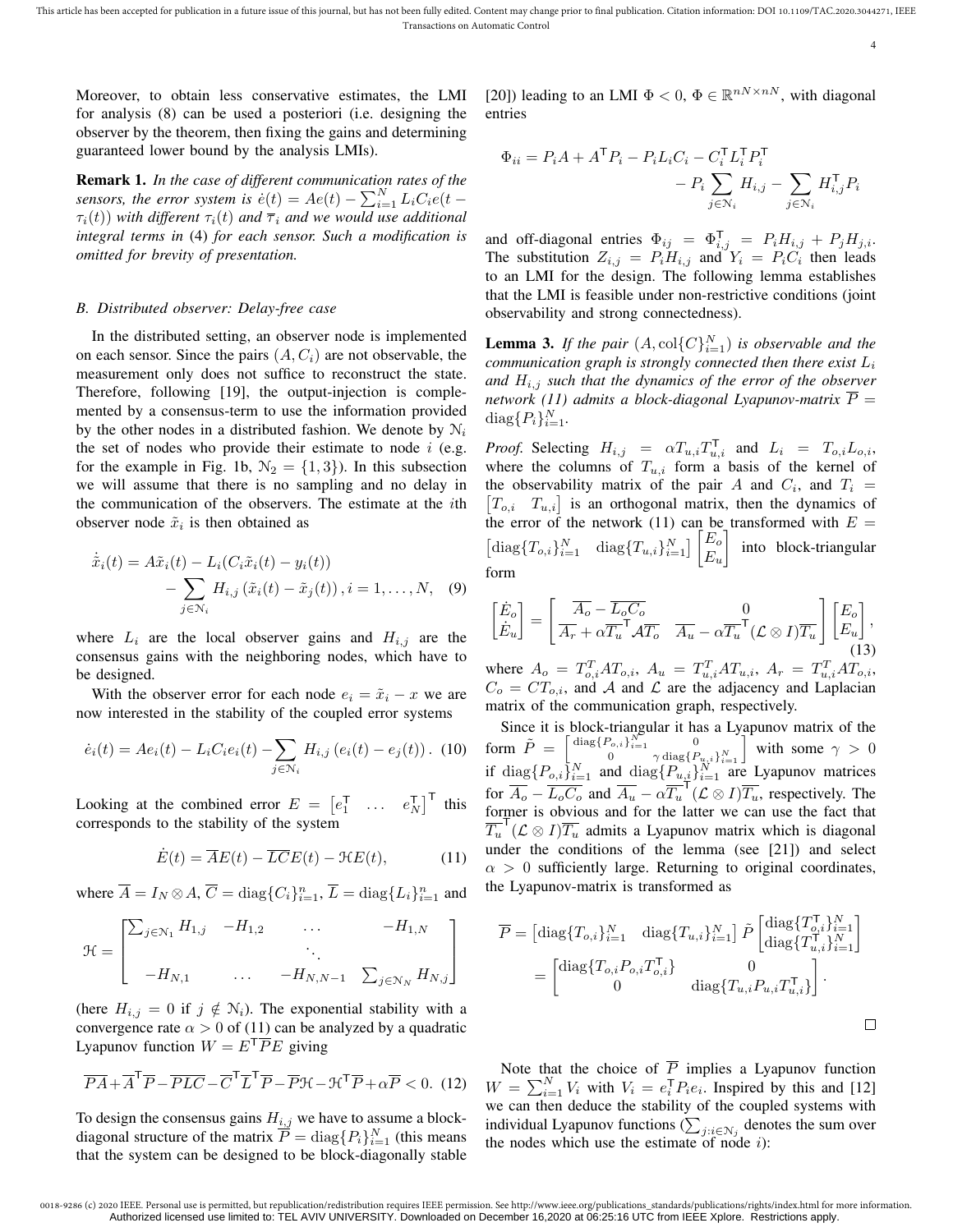**Lemma 4.** For  $i = 1, \ldots, N$ , assume there exist Lyapunov functions  $\underline{k}|e_i|^2 \leq V_i(e_i) \leq \overline{k}|e_i|^2$  with  $\underline{k} > 0$  and  $\overline{k} > 0$ ,  $\alpha_i > 0$  and  $\beta_{i,j} > 0, j \in \mathbb{N}_i$ , for which the inequalities

$$
\dot{V}_i + 2\alpha_i V_i - \sum_{j \in \mathcal{N}_i} \beta_{i,j} V_j \le 0 \tag{14}
$$

*hold with*

$$
\delta = \min_{i} \left( 2\alpha_i - \sum_{j:i \in \mathcal{N}_j} \beta_{j,i} \right) > 0. \tag{15}
$$

*Then the systems* (10) *are exponentially stable with a convergence rate* δ*.*

*Proof.* Taking the Lyapunov function  $W = \sum_{i=1}^{N} V_i$  we obtain (by exchanging indices)

$$
\dot{W} = \sum_{i=1}^{N} \dot{V}_i \le -\sum_{i=1}^{N} \left( 2\alpha_i - \sum_{j:i \in \mathcal{N}_j} \beta_{j,i} \right) V_i \le -2\delta W.
$$

From the comparison lemma we can then conclude exponential stability.  $\Box$ 

This leads to another formulation of LMIs for the design of a distributed observer in the delay-free case:

**Theorem 1.** *For*  $i = 1, ..., N$ , given  $\alpha_i > 0$  *and*  $\beta_{i,j} > 0$  $\frac{\partial f}{\partial t}$  and  $\sum_{j:i \in \mathbb{N}_j} \beta_{j,i} < 2\alpha_i$ , assume there exist matrices  $P_i > 0$  and  $\tilde{Z}_{i,j}, j \in \mathbb{N}_i$  for which the system of LMIs  $\Phi_i \leq 0$ *with*

$$
\Phi_i = \begin{bmatrix} \Phi_{1,i} & \text{row}\{Z_{i,j}\}_{j \in \mathcal{N}_i} \\ * & -\text{diag}\{\beta_{i,j}P_j\}_{j \in \mathcal{N}_i} \end{bmatrix},
$$
(16)

*and*  $\Phi_{1,i} = A^{\mathsf{T}} P_i + P_i A - C_i^{\mathsf{T}} Y_{1,i}^{\mathsf{T}} - Y_{1,i} C_i - \sum_{j \in \mathcal{N}_i}$ and  $\Phi_{1,i} = A^{\dagger} P_i + P_i A - C^{\dagger}_i Y^{\dagger}_{1,i} - Y_{1,i} C_i - \sum_{j \in \mathcal{N}_i} Z_{i,j} - \sum_{j \in \mathcal{N}_i} Z^{\dagger}_{i,j} + 2 \alpha_i P_i$  is feasible. Then the distributed observer (9) for the system (1) with gains  $L_i = P_i^{-1}Y_i$  and  $H_{i,j} =$  $P_i^{-1}Z_{i,j}$  converges exponentially with rate  $\delta$  given by (15).

*Proof.* Taking the Lyapunov functions  $V_i = e_i^T P_i e_i$ , the inequality (14) with

$$
\dot{V}_i = e_i^{\mathsf{T}} \Big( P_i (A_i - L_i C_i - \sum_{j \in \mathcal{N}_i} H_{i,j}) + (A_i - L_i C_i - \sum_{j \in \mathcal{N}_i} H_{i,j})^{\mathsf{T}} P_i \Big) e_i + 2e_i^{\mathsf{T}} P_i \operatorname{row} \{ H_{i,j} \} \mathbf{e}_i, \n+ (A_i - L_i C_i - \sum_{j \in \mathcal{N}_i} H_{i,j})^{\mathsf{T}} P_i \Big) e_i + 2e_i^{\mathsf{T}} P_i \operatorname{row} \{ H_{i,j} \} \mathbf{e}_i, \n+ (17)
$$

where  $\mathbf{e}_i = \text{col}\{e_j\}_{j \in \mathbb{N}_i}$  and  $-\sum_{j \in \mathbb{N}_i} \beta_{i,j} V_j \leq$  $-\mathbf{e}_i^{\mathsf{T}} \operatorname{diag}\{\beta_{i,j} P_j\}_{j \in \mathcal{N}_i} \mathbf{e}_i$  yields

$$
\dot{V} + 2\alpha V - \sum_{j \in \mathcal{N}_i} \beta_{i,j} V_j \le \begin{bmatrix} e_i \\ \mathbf{e}_i \end{bmatrix}^\mathsf{T} \Phi_i \begin{bmatrix} e_i \\ \mathbf{e}_i \end{bmatrix} \le 0.
$$

Then according to Lemma 4 the error system (10) is exponentially stable if  $\Phi_i \leq 0, i = 1, \ldots, N$ .  $\Box$ 

Note that the neighboring relation is included in the last term of (14), i.e. we take the sum over all neighbors.

Remark 2. *The inequalities* (14) *have another interpretation* when considering the vector  $\mathbf{V} = \begin{bmatrix} V_1 & \dots & V_N \end{bmatrix}^\mathsf{T}$ . They *imply*  $\dot{V} \leq MV$  *with diagonal-dominant Metzler matrix* M *where*  $M_{ii} = -\alpha_{i,j}$ ,  $M_{ij} = \beta_{i,j}$ *. This means* M *is Hurwitz-Metzler for which the following Lyapunov equation is fulfilled:*

$$
p^{\mathsf{T}}M < -q^T,
$$

*with vectors*  $p \in \mathbb{R}^N$  *and*  $q \in \mathbb{R}^N$  *with strictly positive entries. Then the Lyapunov function*  $W = p^T V$  *will lead to* 

 $\dot{W} < -q^{\mathsf{T}}V < -\delta W$ 

*for some*  $\delta > 0$  *(since there exists a*  $\delta$  *for which*  $\delta p^T$  *is element-wise smaller than* q <sup>T</sup>*). Therefore, by considering such a* Lyapunov function the constraints  $\sum_{j:i\in\mathbb{N}_j}\beta_{j,i} < 2\alpha_i$  can *be relaxed.*

*Compared to the centralized LMI* (12)*, the system of LMIs of Theorem 1 might be used as an approach to decentralize the design of the gains, by introducing the condition*  $P_i > I$  *for all*  $i = 1, \ldots, N$ *. Then at each observer node the individual LMI*

$$
\begin{bmatrix} \Phi_{1,i} & \text{row}\{Z_{i,j}\}_{j \in \mathcal{N}_i} \\ * & -\text{diag}\{\beta_{i,j}I\}_{j \in \mathcal{N}_i} \end{bmatrix} < 0
$$

*can be solved for*  $\beta_{i,j} > 0$ *, from which*  $\Phi_i < 0$  *from* (16) *follows. Then in a second step the nodes have to send their*  $\beta_{i,j}$  *to their neighbors*  $\mathcal{N}_i$  *to check the condition*  $\begin{bmatrix} -\alpha_i & \text{row}\{\beta_{j,i}\}_{j \in \mathbb{N}_i} \end{bmatrix} p < q_i$ , with a positive vector p and  $q_i > 0$ .

## *C. Distributed observer: Time-varying delay*

In the previous section the communication between the nodes as well as the measurement inputs were supposed to be almost instantaneous. For the measurement inputs this is a reasonable assumption since each observer node is implemented on the corresponding sensor and hence they are available in real-time. However, since the sensors are distributed over the plant, the communication lag between the sensors can be significant and moreover constrained in their rate.

Compared to (10) the consensus term is then modified to take into account the delayed sampled-data communication leading to the error systems

$$
\dot{e}_i(t) = (A - L_i C_i) e_i(t) - \sum_{j \in \mathcal{N}_i} H_{i,j} (e_i(t - \tau_i(t)) - e_j(t - \tau_i(t))), \quad (18)
$$

 $i = 1, \ldots, N$ , with the time-varying delay  $\tau_i(t)$  and  $\bar{\tau}$  =  $\max \tau_i(t)$ .

 $i, t$  For each node we will use the Lyapunov-Krasovskii functional for time-varying delays  $V_i(t, e_i, \dot{e_i}, t)$  corresponding to (4) in the centralized case. Additionally, since we have the delayed errors from incoming neighbors, we exploit Halanay's inequality as is done for the first time in [22]:

**Lemma 5.** *For*  $i = 1, ..., N$ *, assume there exist Lyapunov*  $f$ *unctions*  $\underline{k}|e_i(t)|^2 \leq V_i(t, e_i, \dot{e}_i) \leq \overline{k}||e_{t,i}||_W^2$  with  $\underline{k} > 0$  and  $k > 0$ ,  $\alpha_i > 0$  and  $\beta_{i,j} > 0$ ,  $j \in \mathcal{N}_i$ , for which the inequalities

$$
\dot{V}_i + 2\alpha_i V_i - \sum_{j \in \mathcal{N}_i} \beta_{i,j} V_j(t - \tau_i(t)) \le 0 \tag{19}
$$

*hold with*  $\delta_0 > \delta_1 > 0$ , where  $\delta_0 = \min \alpha_i$ , and  $\delta_1 =$  $\frac{1}{2}$  max  $\sum_{j:i\in\mathbb{N}_j}\beta_{j,i}$ . Then the systems (18) are exponentially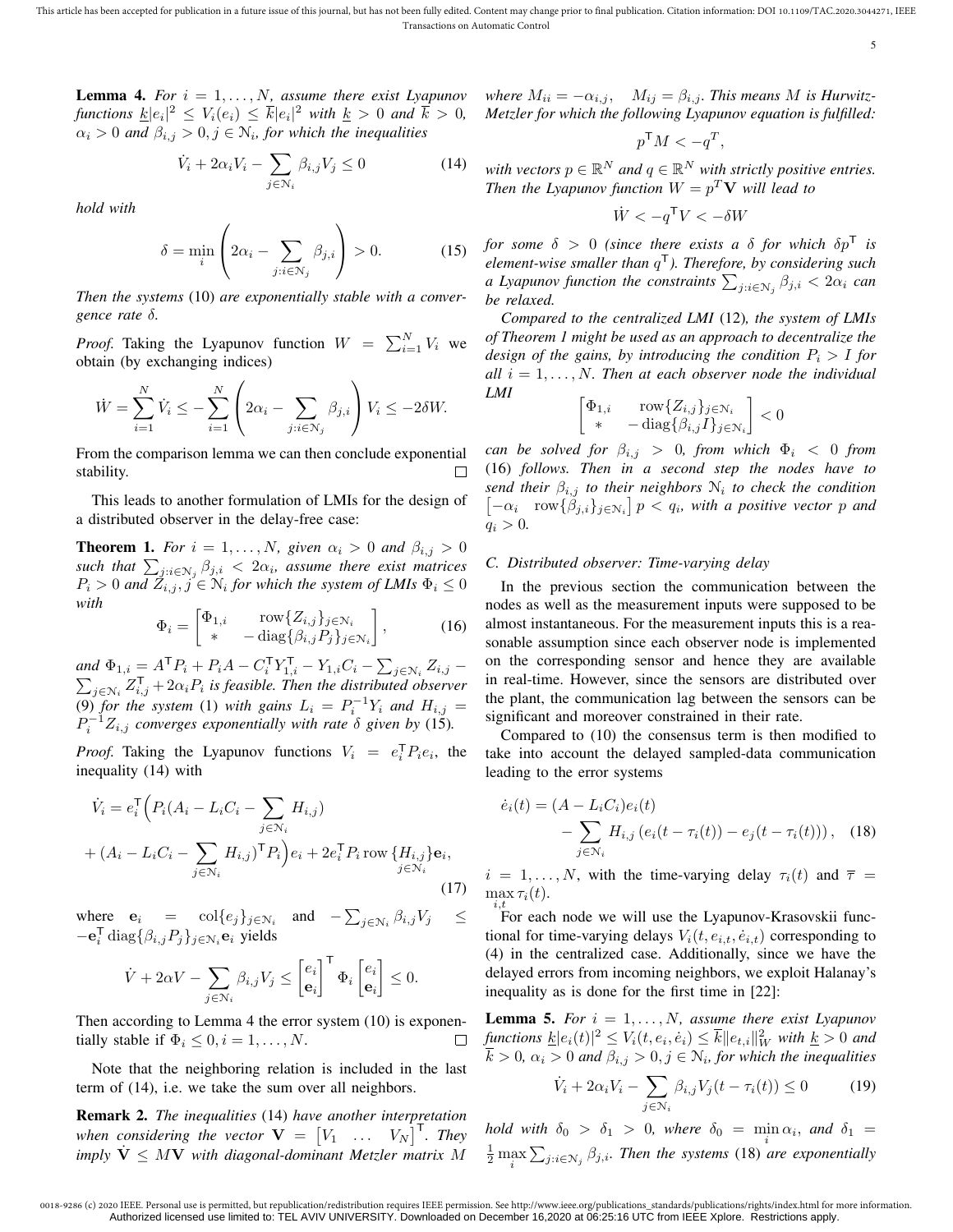This article has been accepted for publication in a future issue of this journal, but has not been fully edited. Content may change prior to final publication. Citation information: DOI 10.1109/TAC.2020.3044271, IEEE Transactions on Automatic Control

6

*stable and the convergence rate* δ *can be estimated as solutions of* (2)*.*

*Proof.* The above inequality also implies

$$
\dot{V}_i + 2\alpha_i V_i - \sum_{j \in \mathcal{N}_i} \beta_{i,j} \sup_{-\overline{\tau} \le \theta \le 0} V_j(t + \theta) \le 0.
$$

We use  $W = \sum_{i=1}^{N} V_i(e_i)$  as in the delay-free case giving

$$
\dot{W} = -\sum_{i=1}^{N} 2\alpha_i V_i + \sum_{i=1}^{N} \left( \sum_{j:i \in \mathcal{N}_j} \beta_{j,i} \right) \sup_{-\overline{\tau} \le \theta \le 0} V_i(t + \theta)
$$
  

$$
\le -2\delta_0 W + 2\delta_1 \sup_{-\overline{\tau} \le \theta \le 0} W(t + \theta).
$$

Then from Lemma 1 it follows exponential convergence for the combined error with rate  $\delta$  being a solution of (2). П

Adding to the inequality (19) the system dynamics via the descriptor method

$$
2\Big(P_{2,i}e_i(t) + P_{3,i}\dot{e}_i(t)\Big)^{\mathsf{T}} \times \Big((A - L_iC_i)e_i(t)\Big) - \sum_{j \in \mathcal{N}_i} H_{i,j}e_i(t - \tau_i(t)) + \text{row}\{H_{i,j}\}_{j \in \mathcal{N}_i} \mathbf{e}_i(t - \tau_i(t)) - \dot{e}_i\Big) = 0
$$

and similarly to (7), it follows

$$
\dot{V}_i + 2\alpha V_i - \sum_{j \in \mathcal{N}_i} \beta_{i,j} V_j(t - \tau_i(t)) \le \eta_i(t)^\mathsf{T} \Phi_i \eta_i(t)
$$

where  $\eta_i(t) = \text{col}\{e_i(t), \dot{e}_i(t), e_i(t - \overline{\tau}), e_i(t - \tau_i(t)), \mathbf{e}_i(t - \tau_i(t))\}$  $\tau_i(t)\rangle\},\$ 

$$
\Phi_{i} = \begin{bmatrix}\n\Xi_{i,11} + \Psi_{i,11} & \Xi_{i,12} + P_{i} & \Psi_{i,12} & \Xi_{i,13} + \Psi_{i,13} & \Xi_{i,14} \\
\ast & \Xi_{i,22} + \overline{\tau}^{2} R_{i} & 0 & \Xi_{i,23} & \Xi_{i,24} \\
\ast & \ast & \Psi_{i,22} & \Psi_{i,23} & 0 \\
\ast & \ast & \ast & \Psi_{i,33} & 0 \\
\ast & \ast & \ast & \ast & -\text{diag}\left\{\beta_{i,j}P_{j}\right\} \\
\ast & \ast & \ast & \ast & -\text{diag}\left\{\beta_{i,j}P_{j}\right\}\n\end{bmatrix}
$$

with

$$
\begin{aligned}\n\Xi_{i,11} &= (A - L_i C_i)^{\mathsf{T}} P_{2,i} + P_{2,i}^{\mathsf{T}} (A - L_i C_i) \\
\Xi_{i,12} &= -P_{2,i}^{\mathsf{T}} + (A - L_i C_i)^{\mathsf{T}} P_{3,i} \\
\Xi_{i,13} &= -P_{2,i}^{\mathsf{T}} \sum_{j \in \mathbb{N}_i} H_{i,j} \\
\Xi_{i,14} &= P_{2,i}^{\mathsf{T}} \operatorname{row} \{H_{i,j}\}_{j \in \mathbb{N}_i} \\
\Xi_{i,22} &= -P_{3,i} - P_{3,i}^{\mathsf{T}} \\
\Xi_{i,23} &= -P_{3,i}^{\mathsf{T}} \sum_{j \in \mathbb{N}_i} H_{i,j} \\
\Xi_{i,24} &= P_{3,i}^{\mathsf{T}} \operatorname{row} \{H_{i,j}\}_{j \in \mathbb{N}_i},\n\end{aligned}
$$

$$
\Psi_i = \begin{bmatrix} \Psi_{i,11} & \Psi_{i,12} & \Psi_{i,13} \\ \Psi_{i,21} & \Psi_{i,22} & \Psi_{i,23} \\ \Psi_{i,31} & \Psi_{i,32} & \Psi_{i,33} \end{bmatrix} =
$$

$$
\begin{bmatrix} 2\alpha_i P_i + S_i - \mathrm{e}^{-2\alpha_i \overline{\tau}} R_i & \mathrm{e}^{-2\alpha_i \overline{\tau}} S_{12,i} & \mathrm{e}^{-2\alpha_i \overline{\tau}} (R_i - S_{12,i}) \\ * & -\mathrm{e}^{-2\alpha_i \overline{\tau}} (S_i + R_i) & \mathrm{e}^{-2\alpha_i \overline{\tau}} (R_i - S_{12,i}) \\ * & * & \mathrm{e}^{-2\alpha_i \overline{\tau}} (-2R_i + S_{12,i} + S_{12,i}^{\mathsf{T}}) \end{bmatrix},
$$

from which with Lemma 5, after substituting  $P_{3,i}$  =  $\epsilon_i P_{2,i}, Y_i = P_{2,i}^{\mathsf{T}} L_i$  and  $Z_{i,j} = P_{2,i}^{\mathsf{T}} H_{i,j}$ , follows our main result:

**Theorem 2.** *For*  $i = 1, ..., N$ , given  $\bar{\tau} > 0$ ,  $0 < \delta_1 <$  $\delta_0$  where  $\delta_0 = \min_i \alpha_i$ , and  $\delta_1 = \frac{1}{2} \max_i \sum_{j:i \in \mathcal{N}_j} \beta_{j,i}, \alpha_i >$  $(0, \beta_{i,j} > 0$  and tuning variables  $\epsilon_i$ , assume there exist matrices  $P_i > 0, R_i > 0, S_i > 0$  and  $P_{2,i}, Y_i, Z_{i,j}, S_{12,i}$ , which satisfy *the system of LMIs*  $\Phi_i \leq 0$ *, with*  $\Phi_i =$ 

$$
\begin{bmatrix}\n\Xi_{i,11} + \Psi_{i,11} & \Xi_{i,12} + P_i & \Psi_{i,12} & \Xi_{i,13} + \Psi_{i,13} & \Xi_{i,14} \\
\ast & \Xi_{i,22} + \overline{\tau}^2 R_i & 0 & \Xi_{i,23} & \Xi_{i,24} \\
\ast & \ast & \Psi_{i,22} & \Psi_{i,23} & 0 \\
\ast & \ast & \ast & \Psi_{i,33} & 0 \\
\ast & \ast & \ast & \ast & -\text{diag}\{\beta_{i,j}P_j\} \\
\end{bmatrix}
$$
\n
$$
\begin{bmatrix}\n\Xi_{i,11} + \Psi_{i,11} & \Xi_{i,14} & \Psi_{i,13} & \Xi_{i,14} \\
\ast & \ast & \Psi_{i,23} & 0 & \Xi_{i,24} \\
\ast & \ast & \ast & \Psi_{i,33} & 0 \\
\ast & \ast & \ast & \ast & -\text{diag}\{\beta_{i,j}P_j\} \\
\end{bmatrix}
$$
\n
$$
(20)
$$

with  
\n
$$
\Xi_{i,11} = A^{\mathsf{T}} P_{2,i} + P_{2,i}^{\mathsf{T}} A - C_i^{\mathsf{T}} Y_i^{\mathsf{T}} - Y_i C_i
$$
\n
$$
\Xi_{i,12} = -P_{2,i}^{\mathsf{T}} + \epsilon_i A^{\mathsf{T}} P_{2,i} - \epsilon_i C_i^{\mathsf{T}} Y_i^{\mathsf{T}}
$$
\n
$$
\Xi_{i,13} = -\sum_{j \in \mathcal{N}_i} Z_{i,j}
$$
\n
$$
\Xi_{i,14} = \text{row}\{Z_{i,j}\}_{j \in \mathcal{N}_i}
$$
\n
$$
\Xi_{i,22} = -\epsilon_i (P_{2,i} + P_{2,i}^{\mathsf{T}})
$$
\n
$$
\Xi_{i,23} = -\epsilon_i \sum_{j \in \mathcal{N}_i} Z_{i,j}
$$
\n
$$
\Xi_{i,24} = \epsilon \text{ row}\{Z_{i,j}\}_{j \in \mathcal{N}_i},
$$

and  $\left[\begin{array}{cc} R_i & S_{12,i} \\ * & B_i \end{array}\right]$ ∗ R<sup>i</sup>  $\Big|$  > 0*. Then the systems* (18) *with*  $L_i$  =  $(P_{2,i}^{\mathsf{T}})^{-1}Y_i$  and  $H_{i,j} = (P_{2,i}^{\mathsf{T}})^{-1}Z_{i,j}$  converge exponentially *for any delay*  $0 \leq \tau_i(t) \leq \overline{\tau}$  *with convergence rate*  $\delta$  *obtained as a solution of* (2)*.*

Remark 3. *Our results can be extended to the case of disturbances in the dynamics and measurements, leading to input-to-state stability of the estimation error. This may be a topic for future research.*

## IV. EXAMPLE

To verify the presented methods the design of a centralized observer and a distributed observer is carried out on a numerical example and tested in a simulation with a sawtooth shaped delay. Moreover, the two designs are compared in three different ways. The feasibility of the LMIs used for the design gives a sufficient bound, which is however more conservative than the bounds obtained by the LMIs for analysis (i.e. without variable substitution). Lastly, the bounds obtained with the simulations are compared. This is done for the same convergence rate to ensure that the designs are comparable.

The numerical example is adapted from [1]. The system dynamics and one output have been changed so that the system is unstable  $(\lambda_{\text{max}}(A) = 1)$  and no single observer node is detectable (i.e. the pairs  $(A, C_i), i = 1, \ldots, N$  are

,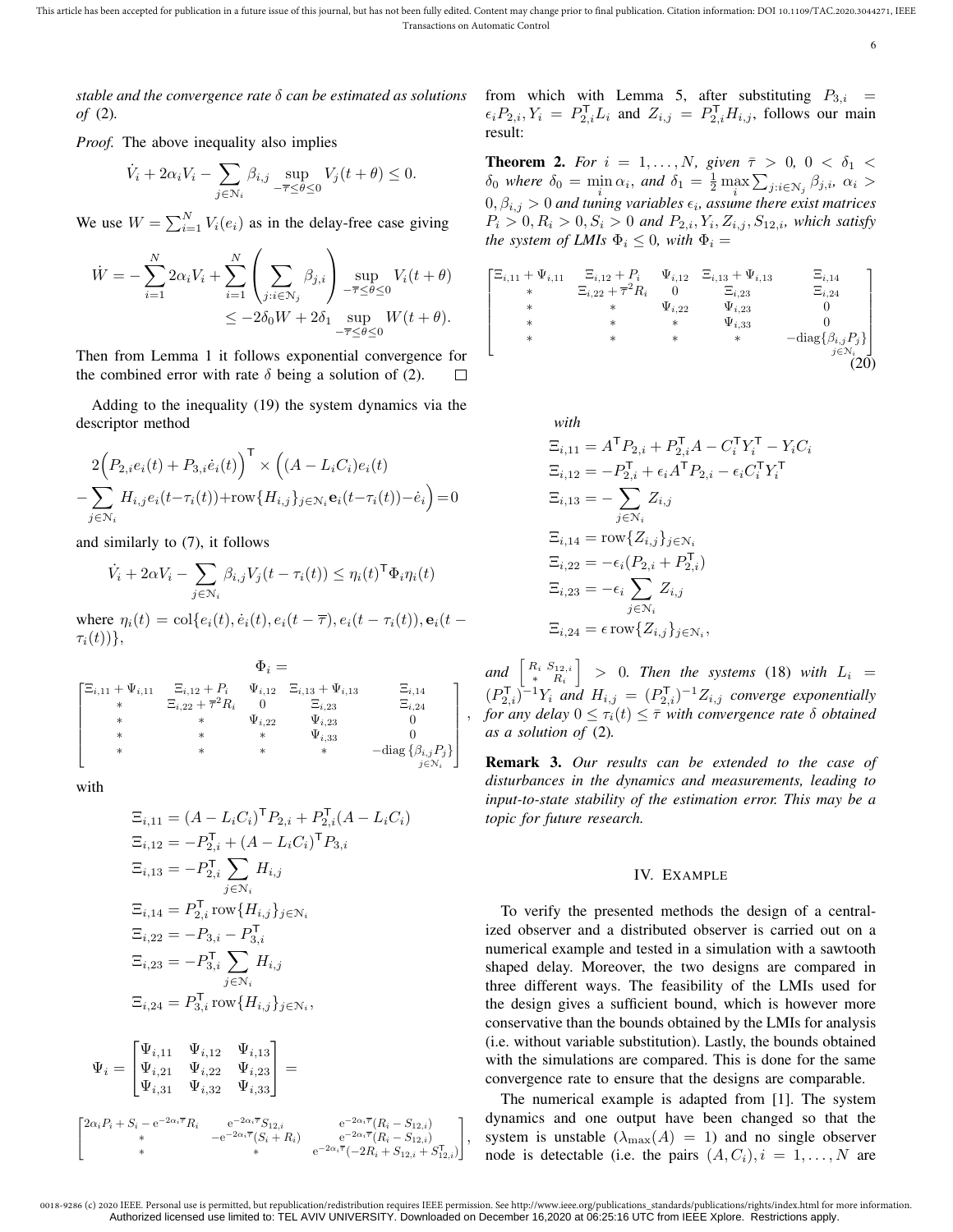

Fig. 2: Communication graph of the distributed observer.

not detectable). The communication graph for the distributed observer is kept the same and is shown in Fig. 2.

$$
A = \begin{bmatrix} -1 & 0 & 0 & 0 & 0 & 0 \\ -1 & 1 & 1 & 0 & 0 & 0 \\ 1 & -2 & -1 & -1 & 1 & 1 \\ 0 & 0 & 0 & 1 & 0 & 0 \\ -8 & 1 & 1 & -1 & -2 & 0 \\ 4 & -0.5 & 0.5 & 0 & 0 & -4 \end{bmatrix}
$$
  
\n
$$
C_1 = \begin{bmatrix} 1 & 0 & 0 & 2 & 0 & 0 \\ 2 & 0 & 0 & 1 & 0 & 0 \\ 2 & 0 & 0 & 1 & 0 & 0 \end{bmatrix}
$$
  
\n
$$
C_2 = \begin{bmatrix} 2 & 0 & 1 & 0 & 0 & 0 \\ 0 & 0 & 2 & 0 & 0 & 0 \\ 2 & 0 & 4 & 0 & 0 & 0 \end{bmatrix}.
$$

*Centralized observer:* The observer gain L is designed according to Proposition 1 with YALMIP [23] as solver for the LMI. The convergence rate is first fixed to  $\alpha = 1$ , then  $\overline{\tau}$  is maximized while consecutively adapting  $\epsilon$ . The maximal possible  $\bar{\tau}$  is found to be 0.204 with  $\epsilon = 0.5$ . Then (8) with (6) is found feasible for  $\overline{\tau} = 0.2916$  for  $\alpha = 1$  and for  $\overline{\tau} = 0.304$ for  $\alpha = 0$ . The design is verified in a simulation where the measurement input is sampled with a rate of  $\bar{\tau}^{-1}$ , showing that the desired rate of convergence is attained (Fig. 3). Next the sampling rate is gradually decreased, showing that from  $\overline{\tau} = 0.430$  the convergence rate will be less than 1 (Fig. 4). From  $\bar{\tau} = 0.494$  the error will start to diverge; the observer becomes unstable.

*Distributed observer:* To simplify the design we choose  $\alpha_i$ ,  $\beta_{i,j}$  and  $\epsilon_i$  the same for all nodes. Then for the desired convergence rate  $\delta = 1$  we obtain from (2)

$$
\delta_1=\frac{\delta_0-\delta}{\mathrm{e}^{2\delta\overline{\tau}}}
$$

which fixes  $\beta_{i,j}$ . As before,  $\overline{\tau}$ ,  $\alpha_i$  and  $\epsilon_i$  are consecutively adapted and Theorem 2 is applied. The LMI is found feasible for  $\overline{\tau} = 0.226$ ,  $\alpha_i = 1.14$  and  $\epsilon_i = 0.419$ . With the designed  $L_i$ ,  $H_{i,j}$  the centralized analysis LMI (8), (6) can be used with  $\alpha = 1$  and is found feasible for  $\overline{\tau} = 0.243$  ( $\overline{\tau} = 0.354$  for  $\alpha = 0$ ).

In the simulation with the same sawtooth shaped timevarying delay for all communications (i.e. modeling sampleddata communication with equal rate), the convergence rate is breached for  $\bar{\tau} = 0.525$  and it diverges for  $\bar{\tau} = 0.625$ . Table I summarizes the comparison of the centralized and the distributed observer, Fig. 5 and Fig. 6 show the coordinates of the error in linear scaling.



7

Fig. 3: Error norm in logarithmic scaling (red: Distributed, blue: Centralized) for  $\overline{\tau} = 0.226$ .



Fig. 4: Error norm in logarithmic scaling (red: Distributed, blue: Centralized) for  $\overline{\tau} = 0.430$ .

## V. CONCLUSION

In this paper, two new designs of distributed observers were proposed for delay-free and a time-varying delay cases. The obtained conditions for observer gain calculation and stability analysis were formulated in terms of LMIs. The convergence rate of the estimation error was evaluated (it is a parameter of the LMIs).

To highlight the advantages of the distributed setting of estimation over the centralized one, a design was performed under reasonable assumptions and a comparison in numerical experiments for both settings were carried out. The comparison showed that for the selected example, the maximal allowable delay is higher for the distributed observer (the results based on the feasibility of the LMIs and the simulations are consistent) since the centralized observer loses performance faster than the distributed one.

This also points to the conception, that in the distributed setting, it is more beneficial for the observer nodes to exchange state estimates than directly the measurements. A plain explanation of this is that there are more degrees of freedom in the consensus gains than in the output injection gains, due to the fact that the outputs are lower-dimensional maps of the state. However the transmission of full state-estimates between the nodes might not be feasible for a high-dimensional plant. Note